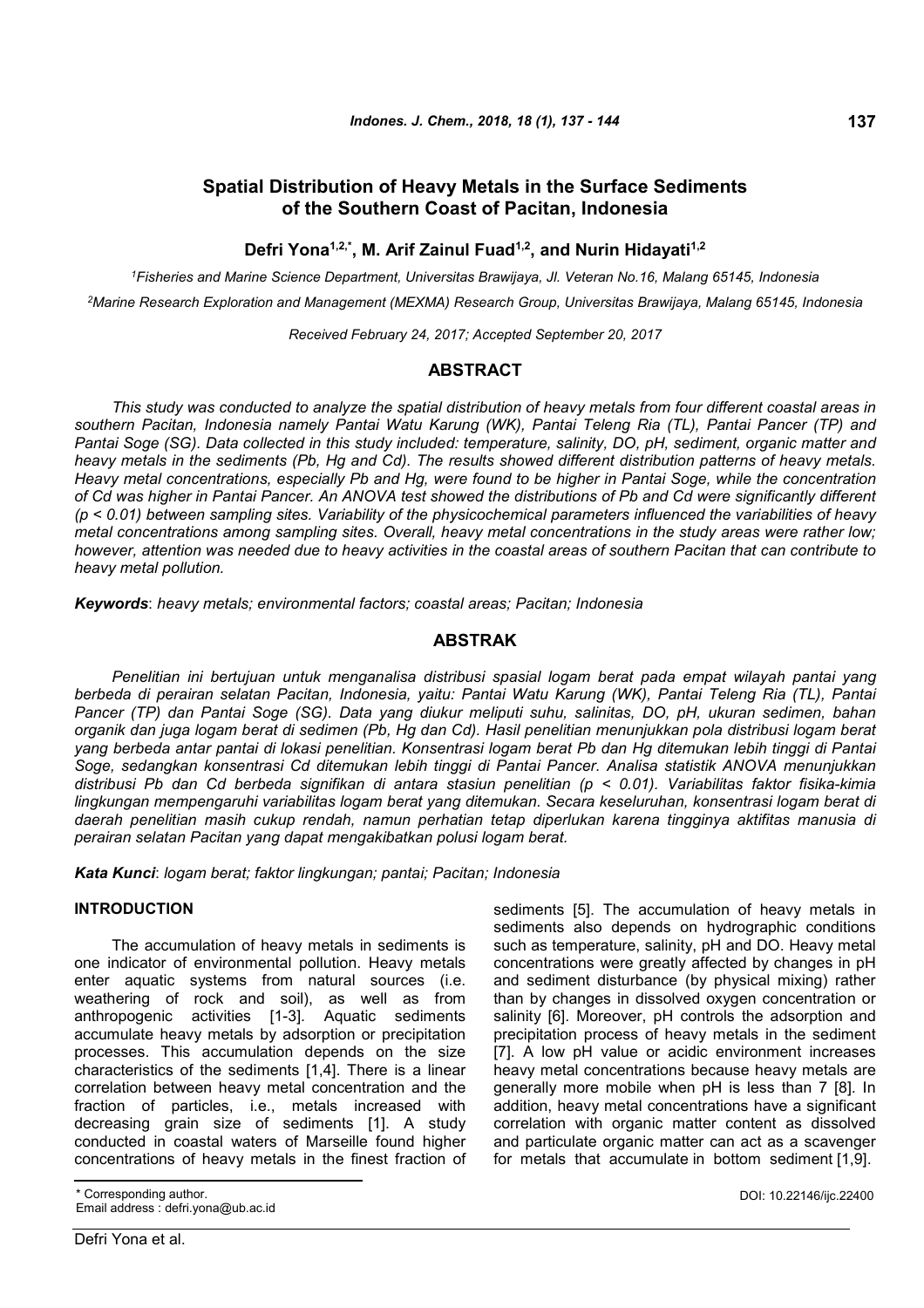

**Fig 1.** Study areas are four different coastal areas in the southern region of Pacitan: Pantai Watu Karung (WK); Pantai Teleng Ria (TL) and Pantai Pancer (TP) at Pacitan Bay; and Pantai Soge (SG)

Long-term accumulation of heavy metals in sediments can have significant effects on organisms and cause toxicity. Toxicity levels of heavy metals have been studied extensively [3,10]. Pb, Hg and Cd are known to be toxic elements and they cannot be decomposed. Therefore, these heavy metals can cause harm to the environment and humans.

The distributions of heavy metals have been extensively studied and reported elsewhere [1,11-13]. However, studies on the distribution of heavy metals in Indonesia, especially in the southern ocean, are scarce, with limited publication. The objectives of this study were to understand the distribution of heavy metals (Pb, Hg and Cd) in the surface sediments of the coastal waters of Pacitan and to describe what factors caused the distribution. The study areas were located in the southern part of the Indian Ocean lying between 111º0'00"E-111º05'00"E and 8º12'00"S-8º15'00"S in the region of Pacitan, East Java, Indonesia (Fig. 1). There were four different coastal areas: Pantai Watu Karung (WK) which is small fishing port close to a mangrove habitat; Pantai Teleng Ria (TL) which is an enclosed and recreational beach at Pacitan Bay; Pantai Pancer (TP) which is on the other side of Pantai Teleng Ria at Pacitan Bay; and Pantai Soge (SG) which is close to aquaculture (shrimp ponds). These areas have significant input from human activities and city development such as the construction of industrial and residential estates, recreational facilities and the fishing

industry. They are subjected to negative impacts of pollutant discharge such as elevated heavy metals in the water column and sediments.

## **EXPERIMENTAL SECTION**

#### **Sampling Collection**

Samples were collected from four different coasts with 2-4 stations on each coast along the southern areas of Pacitan, Indonesia (Fig. 1). Environmental data collected were temperature, salinity, dissolved oxygen and pH, and these were measured using a thermometer, salinometer, DO meter and pH meter, respectively. Surface sediment samples were collected using an Ekman grab and in order to avoid any leakage of the fine material, the grab was firmly closed and only opened upon arrival on the boat. Sediment samples were taken from the inner part of the grab to minimize metal concentration from the grab`s wall using polyethylene (PE) spoon. The samples were placed in tightly sealed plastic containers. The Ekman grab and PE spoon was cleaned using distilled water between sampling sites to avoid contamination from the previous sample. Measurements of the environmental data and sediment samples were conducted in the surface layer at 5–10 cm depth. About 1 kg of sediment of samples were collected for analysis of grain size, heavy metal content and organic matter. The collected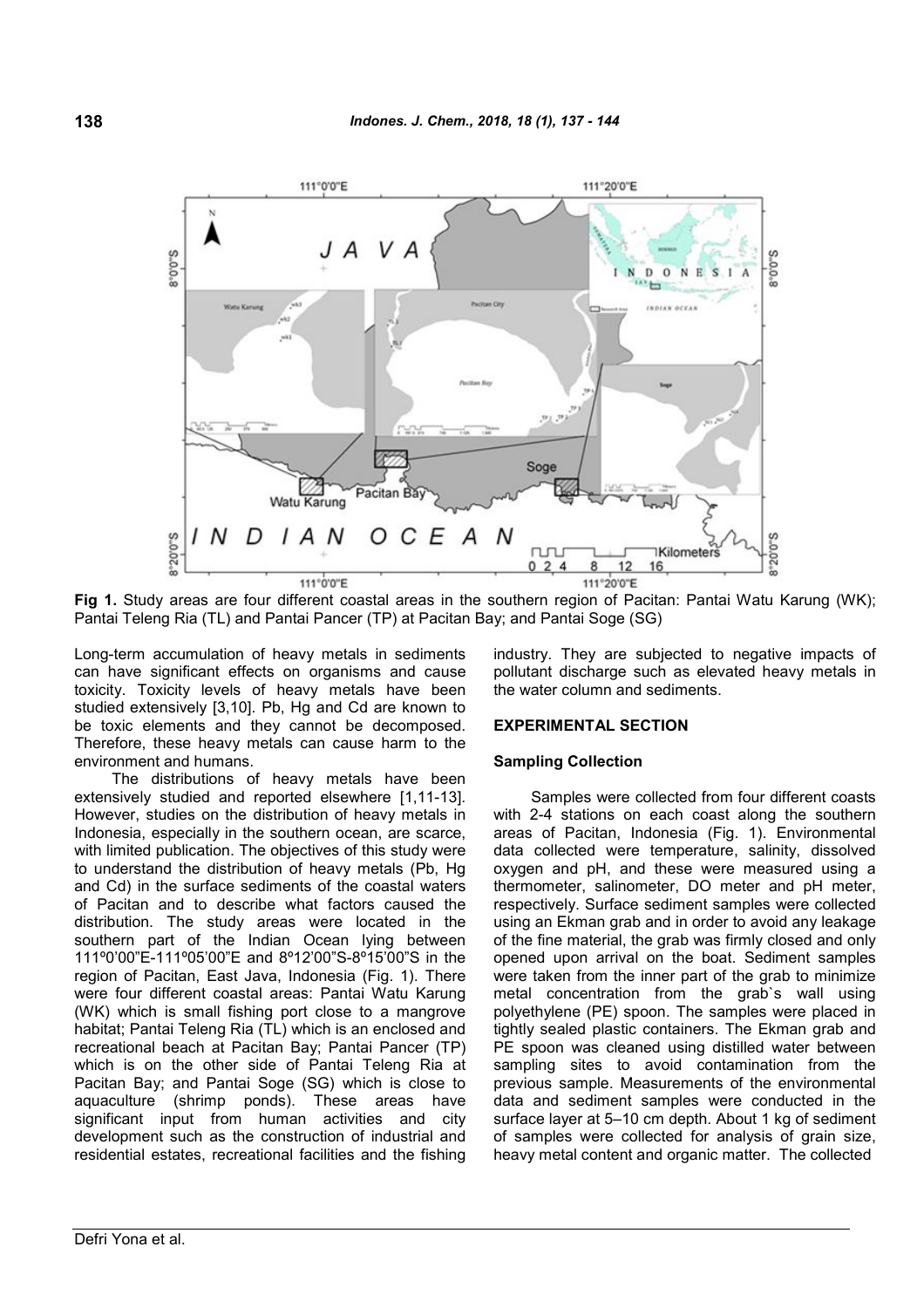|           |                  | . . v.<br>ັ      | <u>of the mater againt parameters</u> |                 |
|-----------|------------------|------------------|---------------------------------------|-----------------|
| Sampling  | Temperature      | Salinity (psu)   | Dissolved Oxygen                      | pН              |
| station   | (°C)             |                  | (mg/L)                                |                 |
| <b>WK</b> | $31.12 \pm 1.44$ | $22.67 \pm 6.60$ | $15.38 \pm 0.92$                      | $7.92 \pm 0.03$ |
| TL        | $27.65 \pm 1.20$ | $33.83 \pm 4.01$ | $13.15 \pm 2.62$                      | $8.21 \pm 0.09$ |
| ТP        | $29.39 \pm 2.67$ | $29.67 \pm 1.15$ | $10.90 \pm 1.15$                      | $8.36 \pm 0.26$ |
| SG.       | $31.68 \pm 3.60$ | na               | $11.23 \pm 5.39$                      | $8.12 \pm 1.10$ |
| .         |                  |                  |                                       |                 |

**Table 1.** Mean  $(4 \text{ SD } n = 3)$  of the water quality parameters

Note: na (not available)

**Table 2.** Granulometric composition of sediment and organic matter content (%)

| Sampling | Gravel (%) | Medium sand (%) | Fine sand $(\%)$ | Silt+Clay (%) | Organic matter |
|----------|------------|-----------------|------------------|---------------|----------------|
| station  |            |                 |                  |               | (%)            |
| WK       | 0.53       | 44.57           | 14.89            | 40.40         | 0.90           |
|          | 0.20       | 3.80            | 79.81            | 16.20         | 0.54           |
| TΡ       | 1.94       | 45.81           | 44.62            | 7.64          | 0.63           |
| SG       | 1.18       | 58.88           | 38.49            | 1.45          | 0.52           |
|          |            |                 |                  |               |                |

samples were preserved in a cool box with dry ice until further analysis in the laboratory.

## **Sediment Analysis**

Grain size analysis was performed by drying out the wet sediment samples in an oven at 105 °C for 4 h. About 100 g of the sediment samples were homogenized and passed through a range of sieves with different mesh sizes for grain size analysis (sand, silt and clay). The starting weight of the sample and the separated weight of each fraction were used to calculate the percentage size of each fraction. The organic matter content was determined by drying out sediment samples at 70 °C for 24 h. Dried sediment samples were then combusted in an oven at 550 °C for 4 h. Grain size and organic matter analysis were conducted according to [1,14].

For metals analysis, dried sediment samples were crushed to the finest possible fraction using an acidwashed pestle and mortar. About 2 g of the sample was digested at room temperature in a beaker with 10 mL of 70% reagent grade nitric acid overnight. The digested samples were then analyzed using a Shimadzu Flame Atomic Absorption Spectrophotometer Model AA-6800 using standards to allow determination of metal concentrations within each sample. To monitor the performance of the instrument, blank and standard solutions were used to obtain data quality by developing calibration curves.

#### **Statistical Analysis**

A one-way ANOVA was used to compare the metal concentrations of the sampling sites (significant values, p ≤ 0.01). All statistical calculations were carried out with SPSS 16.0 for Windows.

### **RESULT AND DISCUSSION**

#### **Hydrographic Conditions**

Environmental data describing the hydrographic conditions of the sampling stations are shown in Table 1. The temperature of the study sites was in the range of 27.65–31.68 °C and the salinity was about 22.67– 33.83 psu. The temperature range was the result of the different time of the measurement. However, since sampling was conducted on the same day, the difference of the temperature among sampling sites was not significant. The high range of salinity among the sampling stations was highly related to the input of freshwater from the river (WK and TP). Due to the error of the salinometer, salinity at Pantai Soge could not be measured. Dissolved oxygen was found in the range of 10.90–15.38 mg/L and the pH value was in the range of 7.92–8.36. Overall, the data showed quite similar values for hydrographic conditions among the sampling sites.

#### **Grain Size and Organic Matter**

The granulometric composition in the sediment samples from all stations showed a relatively high content of medium to fine sand fractions with low fractions of gravel (Table 2). Pantai Pancer and Pantai Soge were composed of similar fractions with a high percentage of medium to fine sand. On the other hand, the sediments of Pantai Watu Karung were mainly medium sand and silt+clay. Pantai Teleng Ria showed a very high content of fine sand (79.81%) compared to the other fractions that were present in a low percentage.

The highest distribution of organic matter was at Pantai Watu Karung with an average of 0.90% followed by Pantai Pancer (0.63%), Pantai Teleng Ria (0.54%) and Pantai Soge (0.52%). The mangrove habitat at the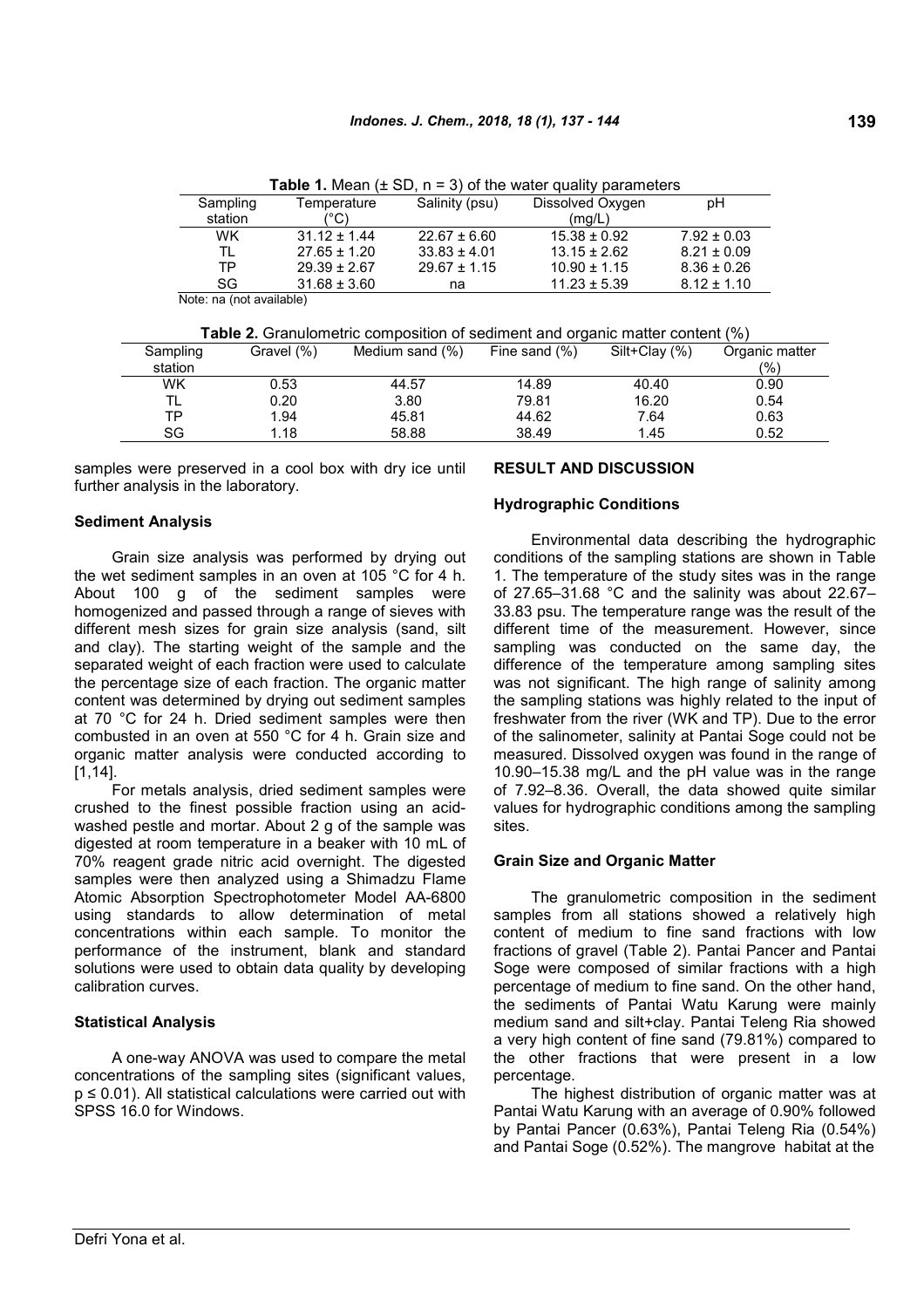

**Fig 2.** Surface distribution of Pb, Hg and Cd concentrations in the study areas

**Table 3.** One-way ANOVA showing variation in heavy metals and organic matter between study sites

| $\sigma$<br>Source | Df |       |        |
|--------------------|----|-------|--------|
|                    |    |       |        |
| Site               | 3  | 15.07 | < 0.01 |
| Pb                 |    |       |        |
| Site               | 3  | 2.36  | 0.15   |
| Нg                 |    |       |        |
| Site               | 3  | 13.34 | < 0.01 |
| Cd                 |    |       |        |
| Site               | 3  | 5.66  | 0.02   |
| Organic matter     |    |       |        |

Pantai Watu Karung sampling site might be the reason for the high percentage of organic matter in this area. In addition, the high percentage of silt+clay in this sampling site was also the result of a high percentage of organic matter. For the other three sampling sites, the percentage of organic matter did not differ very much. This was supported by the ANOVA results (Table 3) in which the distribution of organic matter was not different between sampling sites ( $p < 001$ ). However, between each sampling site, the highest percentage of organic matter was always found in the station closest to the river input or mangrove habitat. Mangroves are well known to be the source of organic matter deposition to the mangrove bottom habitat and the habitat surrounding [1,4,15-16].

# **Heavy Metal Distributions**

The distribution of Pb, Hg and Cd concentrations are shown in Fig. 2. The spatial distribution of these heavy metals in the study areas showed a higher concentration of Pb compared to Hg and Cd. Concentrations of Pb, Hg and Cd were in the range of 0.033–0.134 ppm, 0.02–0.083 ppm, and 0.017–0.083 ppm, respectively.

Among the sampling sites, the average concentration of Pb was found to be the highest at Pantai Soge (0.116 ppm), followed by Pantai Watu Karung (0.095 ppm), Pantai Pancer (0.053 ppm), and Pantai Teleng Ria (0.043 ppm). The ANOVA results (Table 3) showed the distribution of Pb among sampling sites was significantly different (p < 0.01). The average concentration of Hg was also found to be the highest at Pantai Soge (0.082 ppm), followed by Pantai Pancer, Pantai Watu Karung, and Pantai Teleng Ria with values of 0.071 ppm, 0.050 ppm, and 0.039 ppm, respectively. However, a statistical test did not show a different distribution of Hg between sampling sites (Table 3). Unlike the distribution of Pb and Hg, the average concentration of Cd was found to be the lowest at Pantai Soge (0.025 ppm) and the highest at Pantai Pancer (0.068 ppm), followed by Pantai Watu Karung (0.049 ppm) and Pantai Teleng Ria (0.054 ppm). The distribution was significantly different between sampling sites  $(p < 0.01)$ .

The distribution pattern of organic matter was rather similar to that for Pb and Hg but different from Cd (Fig. 3). While Pb, Hg and organic matter were higher in Pantai Watu Karung and decreasing toward Pantai Teleng Ria and started to increase again at Pantai Pancer, Cd concentration was the highest at Pantai Pancer.

The coastal areas, where the study was conducted, are highly influenced by human activities. Not only as recreational beaches with many visitors like Pantai Teleng Ria, Pantai Pancer and Pantai Soge, but also as the places for fishing activities like Pantai Watu Karung. These activities indicated that they are vulnerable to pollution. All of the sampling sites are close to a river that will bring pollutants from the urban areas.

There have been many studies on heavy metal content in sediment all around the world with diverse results depending on the heavy metal input, sediment characteristics and hydrographic conditions [6,12,17- 19]. Compared to other studies, the heavy metal content found in this study was rather low [1,14,20-21]. Based on the study of the Yellow River [22], it was found that heavy metal contents of Pb and Cd were in the range of 21–34 ppm and 0.15–0.36 ppm, respectively. Another study conducted in Bangkalan, Madura found Cd content in the range of 6.7–9.6 ppm [23] and this is very high compared to this study which only found Cd in the range of 0.017–0.083 ppm. The results of this study were similar to the study in Pasuruan Port where the Cd concentration in sediments was in the range of 0.034–0.1 ppm [24].

Hydrographic data illustrated the actual data range for marine environment with high temperature, seawater range of salinity and slightly alkaline condition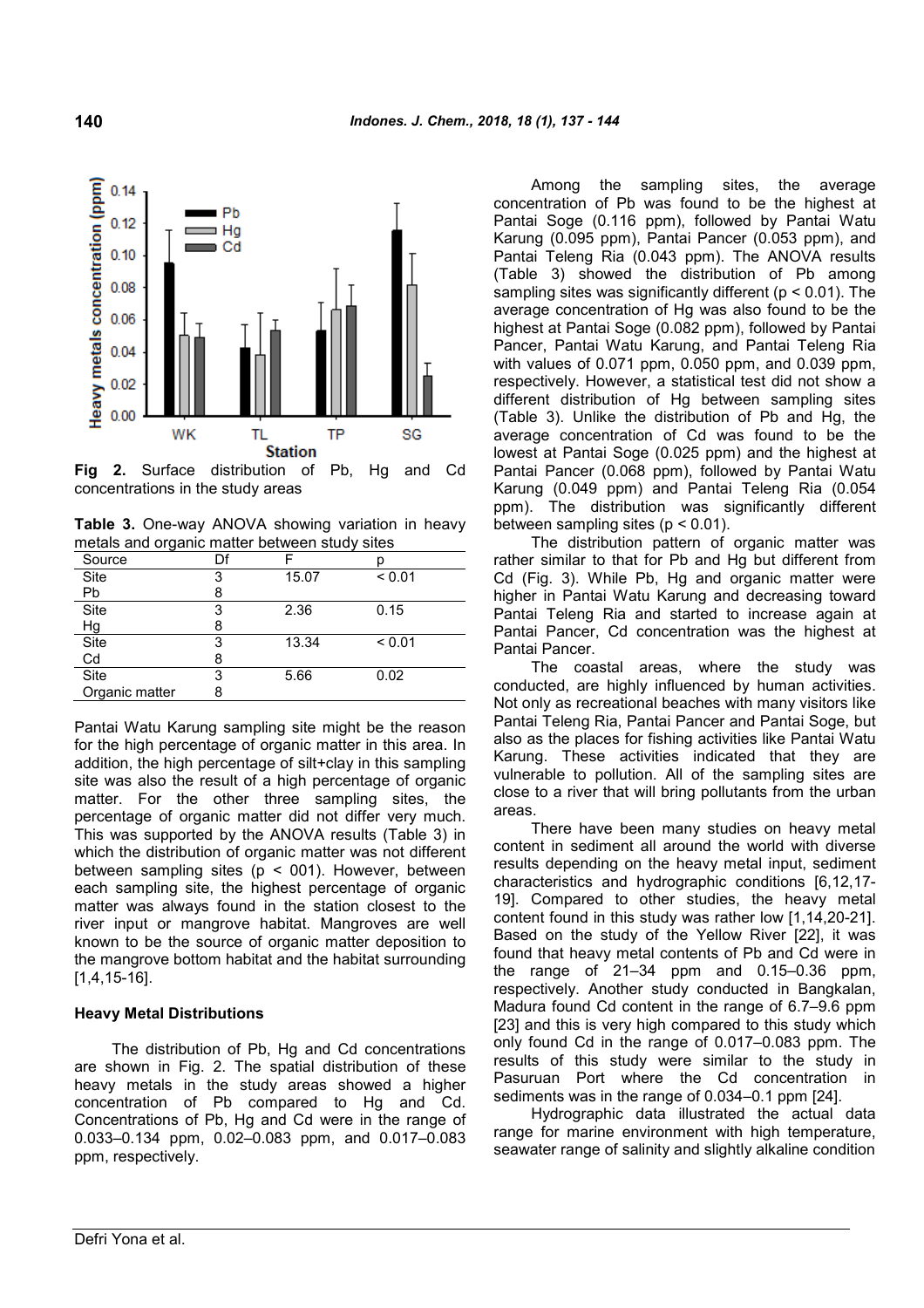

**Fig 3.** Heavy metal distribution and organic content in the sediment

of pH. The results of this study were in agreement with the study of [2] and [25] for temperature and pH. However, DO in this study was found to be the highest compared to both studies. Water quality parameters could change the bioavailability of metals in the pore waters and the release rate of metals from sediments [7], thus can modify heavy metals chemistry and toxicity on aquatic life [2]. For example, the study [25] found that metals especially Pb experienced flocculation better at lower salinity level and thus reduced its concentration in the environment due to changing of the metal to the particulate phase. This finding supported the result of this study that found higher Pb concentration at Pantai Watu Karung with the lowest salinity (Fig. 2 and Table 1). On the other hand, Pantai Teleng Ria with the highest salinity among study sites showed the lowest concentration of Pb in the sediment as the heavy metal concentration will tend to be higher in the water [26]. Dissolved oxygen can influence the release of heavy metals from sediment by affecting the rate of oxidation of organic compound [7]. It has been understood that organic matter plays an important role in metal binding [8] and the oxidation rate of organic matter is higher in the aerobic condition [7]. Low concentration of heavy metals in the surface sediments in this study might be related to high concentration of DO that easily released

metals from the sediment to the overlying waters due to the binding of heavy metals with organic matter.

The study areas had a similar sediment composition with a high percentage of fine sand rather than gravel. All of the sampling sites were connected to rivers which gave high input of fine sediment. It has been known that fine sediment accumulated heavy metals more than bigger size sediment particles [1]. Pantai Watu Karung displayed the highest percentage of silt+clay due to the influence of the mangrove habitat and it can be one of the reasons why higher heavy metal concentrations was found in this beach compared to the other beaches. Furthermore, mangrove habitat contributed higher content of organic matter from its detritus to the sediment surface [16]. Finer size of sediment together with organic matter may accumulate higher concentrations of heavy metals [22].

Among the heavy metals, Pb was found to be the highest in most of the sampling sites except at Pantai Pancer. Pb is a type of heavy metal that is naturally present in the environment. It is the most concerning heavy metal pollutant in the environment. The input of Pb to the environment comes from many different sources such as from anthropogenic activities, soil and water-borne Pb, and also atmospheric inputs from industrial processes and combustion of fuels and waste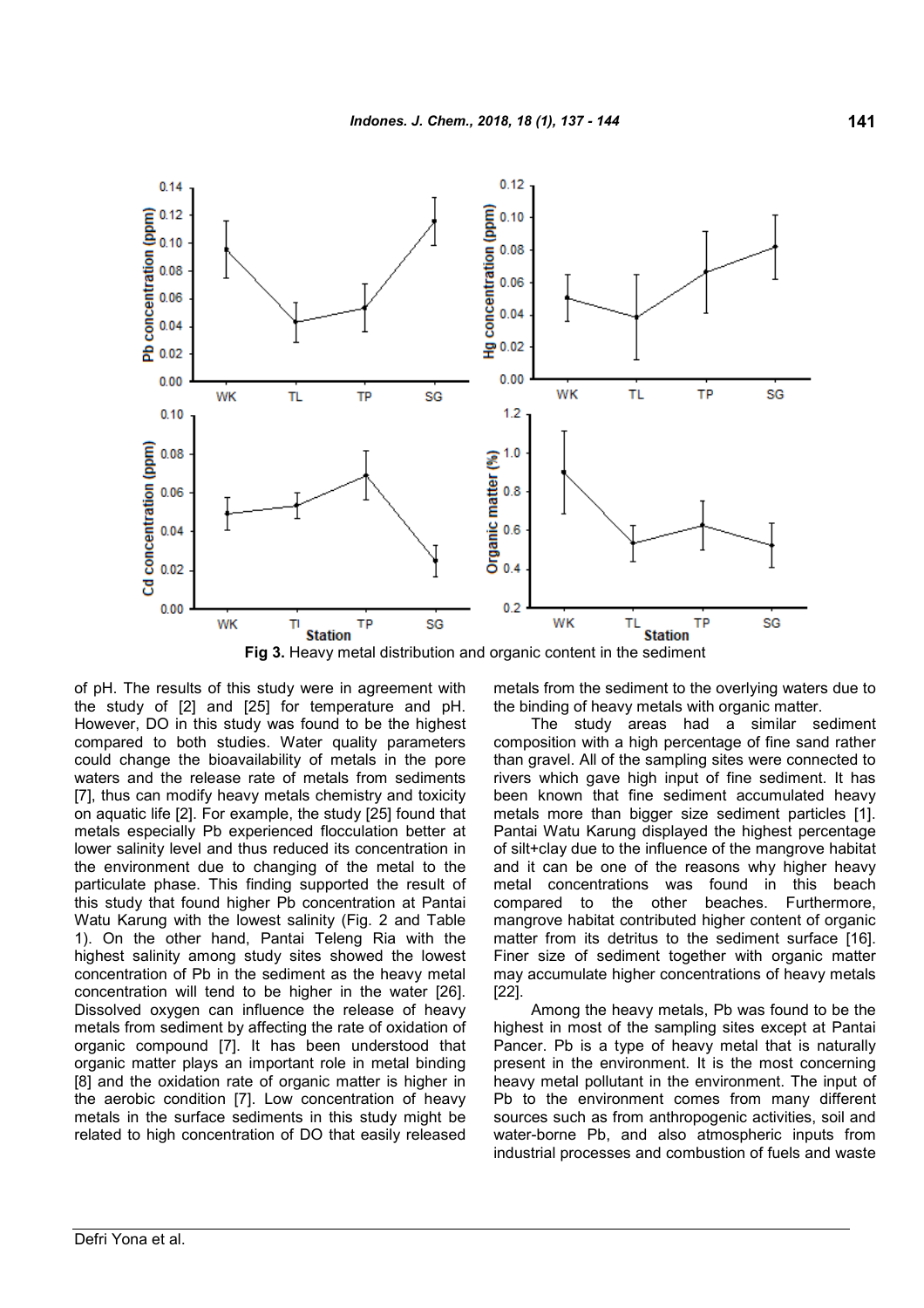materials [2] that make it present in a higher concentration than the other types of heavy metals. Higher concentration of Pb at Pantai Watu Karung and Pantai Soge compared to the concentration at Pantai Teleng Ria and Pantai Pancer clearly showed the effect of lower pH value especially at Pantai Watu Karung (pH = 7.92). Based on the experimental study on the effect of pH on metal release and sequestration [8], it was found that found a high concentration of Pb in the low-pH experiments. This metal showed little or no release from the sediment for the high- and mid-pH experiments. In addition, Pb concentration decreased in the environment with high disturbance of the sediment [6]. Pantai Teleng Ria and Pantai Pancer that experienced high disturbance of the sediments from the waves and currents were found to have a lower concentration of Pb compared to the other study sites.

The lower concentration of Cd compared to the other two types of heavy metals may be due to of its low mobility, as stated by [20] in their study on heavy metal distribution in marine sediments from the southwest coast of Spain. The input of cadmium to the environment comes from either land or air (atmosphere). Although there might be no exact point source of cadmium in the study areas (as shown by the lower concentration of cadmium compared to the other heavy metal concentrations), cadmium input might come from the pollution of cadmium from the air. Cadmium can be released into the atmosphere during heating in metal refining processes in association with copper [8]. Unlike the distribution of Pb that is related to lower pH, higher Cd concentrations might be related to the increased value of pH. Cd concentration was found to be the highest at Pantai Pancer with a slightly higher value of pH among the study sites. Cd concentration in the sediment increases with the increasing of pH due to precipitation of dissolved Cd [2]. A study [7] found similar results which showed lower release rate of metals from the sediment to the overlying water at higher pH than lower pH causing a higher concentration of Cd in the sediment than in the water.

Compared to the other sampling sites, Pantai Soge displayed a very high concentration of Pb and Hg. This may be due to the fact that this study site is close to fish and shrimp cultures. Stable and insoluble heavy metals are easy to dissolve in aerobic conditions such as in the culture systems [27] and this type of water is one of the sources of heavy metal deposition to the surrounding waters. On the other hand, the lower concentration of heavy metals at Pantai Teleng Ria and Pantai Pancer might be due to the dynamics of the coast (strong waves and currents) which result in mobilization and deposition of heavy metals to the deeper sediments.

In general, organic matter content in the study areas showed values less than 5% and according to the ecological quality status proposed by [28], it is classified as high-good quality. Moderate quality of organic matter in the environment is shown with percentage content between 5 to 10% and organic matter content more than 10% shows the poor-bad quality of the environment. The results of this study are almost similar to the study of [2,29] but much lower compared to the study of [14]. As stated by [2,14], the variability of organic matter in the environment is influenced by the river input, organic productivity due to the discharge of domestic waste and the rate of sedimentation.

Organic matter plays an important role in the accumulation process of metals in the sediment. Organic matter has the ability to absorb heavy metals and deposit it to the sediment [1]. Low concentration of heavy metals in this study might due to low percentage of organic matter (high-good quality environment).

The percentage of organic matter showed a decreasing value from Pantai Watu Karung to Pantai Soge. A higher percentage of organic matter at Pantai Watu Karung was also followed by a higher concentration of heavy metals compared to the results of the other study sites. This richness may result from the influence of the mangrove habitat at Pantai Watu Karung. The mangrove habitat contributed to the distribution of heavy metals due to its physicochemical properties, such as the ability to trap material from the water column and its high content of organic matter [16]. Therefore, the distribution of heavy metals in this study was related to the distribution of organic matter. The higher the organic content, the more metals accumulate in the sediments. Based on [12], it was stated that the distribution of heavy metals in mangrove sediment may be influenced by the quality and quantity of sedimentary organic matter and the cycling of Fe and S in the redox condition. Moreover, the sediment in Pantai Watu Karung that was mainly composed of silt+clay (Table 2) may be the reason for the higher heavy metal content, especially Pb and Cd in this area. Sediment grain size is very important in the accumulation process of heavy metals as decreasing grain size results in the increase of heavy metal content [30-31].

In general, there is inconsistency in the relationship between the distribution of the heavy metal and organic matter in this study (Fig. 3). However, the concentration of Hg can be seen to slightly follow the distribution of organic matter. In most of the stations, a higher concentration of Hg was found when the percentage organic matter was also high, especially at Pantai Teleng Ria and Pantai Pancer. Pantai Watu Karung and Pantai Soge showed the opposite pattern; a high percentage of organic matter but a low concentration of Hg.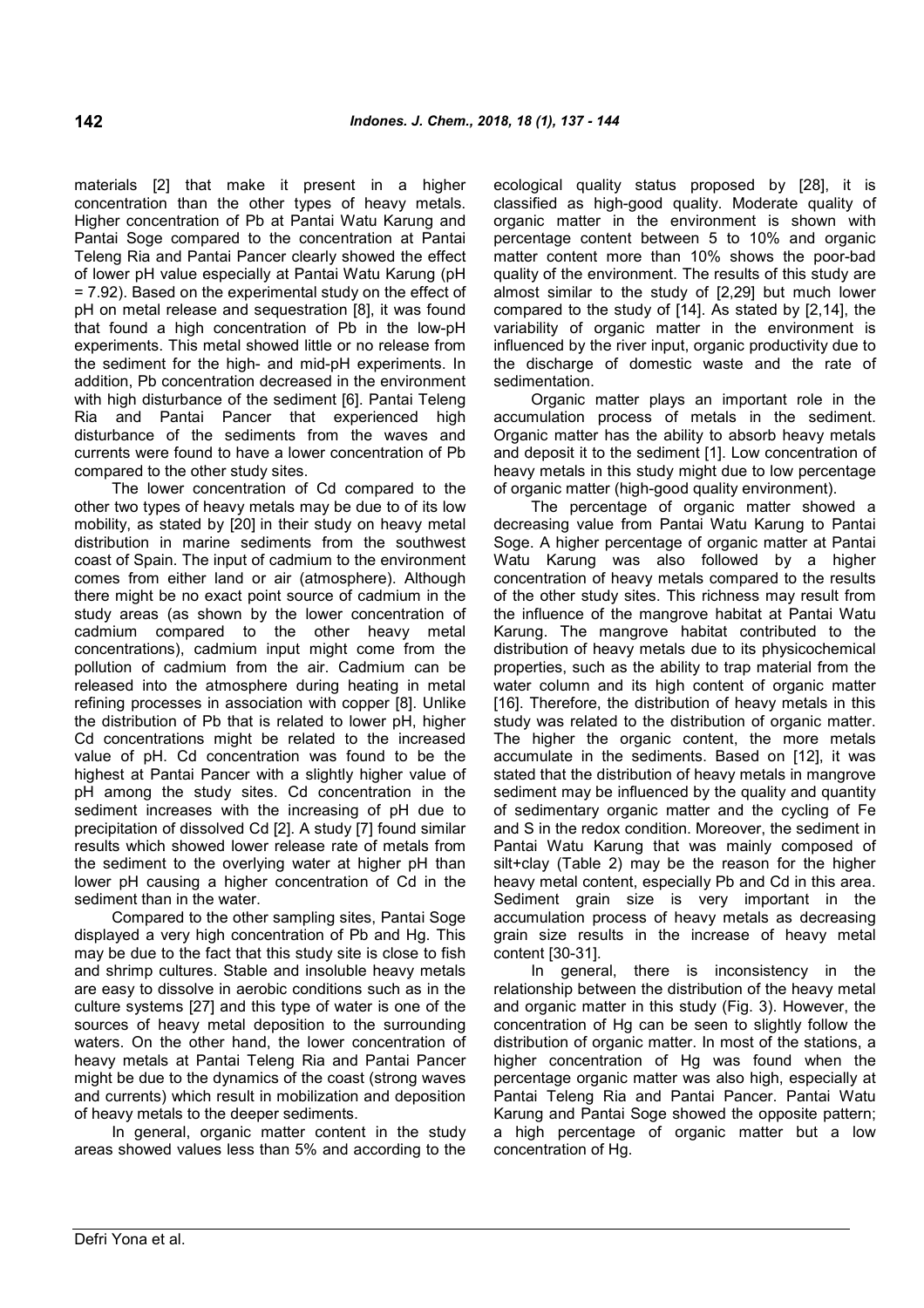### **CONCLUSION**

This study showed the variability of the heavy metal distribution pattern on the southern coast of Pacitan. Pb was found to be higher than Hg and Cd. Pantai Soge exhibited higher concentrations of Pb and Hg, compared to the other stations, while Cd was found to be the highest at Pantai Pancer. These variabilities were observed due to the variability of the physicochemical properties of the sampling sites. Pb was found higher at higher salinity and pH. On the other hand, higher pH resulted in a higher concentration of Cd especially at Pantai Pancer. Compare to other studies, heavy metal concentrations in this study was rather low and it might be related to the low content of organic matter that can be considered as the good quality environment. However, attention to the heavy metal pollution in the study areas is needed because of its characteristics that are persistent and toxic.

#### **ACKNOWLEDGEMENT**

This research was funded by the Fisheries and Marine Science of Brawijaya University Research Grant (BOPTN 2015 No. SP DIPA-042.04.2.400072/2015). We also would like to thank Maria Deswita who helped us in the field sampling and data analysis.

#### **REFERENCES**

- [1] Saher, N.U., and Siddiqui, A.S., 2016, Comparison of heavy metal contamination during the last decade along the coastal sediment of Pakistan: Multiple pollution indices approach, *Mar. Pollut. Bull.*, 105 (1), 403–410.
- [2] Ochieng, E.Z., Lalah, J.O., and Wandiga, S.O., 2009, Anthropogenic sources of heavy metals in the Indian Ocean coast of Kenya, *Bull. Environ. Contam. Toxicol.*, 83 (4), 600–607.
- [3] Singh, A.K., Srivastava, S.C., Verma, P., Ansari, A., and Verma, A., 2014, Hazard assessment of metals in invasive fish species of the Yamuna River, India in relation to bioaccumulation factor and exposure concentration for human health implications, *Environ. Monit. Assess.*, 186 (6), 3823–3836.
- [4] Syakti, A.D., Demelas, C., Hidayati, N.V., Rakasiwi, G., Vassalo, L., Kumar, N., Prudent, P., and Doumenq, P., 2015, Heavy metal concentrations in natural and human-impacted sediments of Segara Anakan Lagoon, Indonesia, *Environ. Monit. Assess.*, 187 (1), 4079.
- [5] Oursel, B., Garnier, C., Pairaud, I., Omanović, D., Durrieu, G., Syakti, A.D., Le Poupon, C., Thouvenin, B., and Lucas, Y., 2014, Behaviour and fate of urban particles in coastal waters: Settling rate, size

distribution and metals contamination characterization, *Estuarine Coastal Shelf Sci.*, 138, 14–26.

- Atkinson, C.A., Jolley, D.F., and Simpson, S.L., 2007, Effect of overlying water pH, dissolved oxygen, salinity and sediment disturbances on metal release and sequestration from metal contaminated marine sediments, *Chemosphere*, 69 (9), 1428–1437.
- [7] Li, H., Shi, A., Li, M., and Zhang, X., 2013, Effect of pH, temperature, dissolved oxygen, and flow rate of overlying water on heavy metals release from storm sewer sediments, *J. Chem.*, 2013 (1- 11), 434012.
- [8] Akan, J.C., Audu, S.I., Mohammed, Z., and Ogugbuaja, V.O., 2013, Assessment of heavy metals, pH, organic matter and organic carbon in roadside soils in Makurdi Metropolis, Benue State, Nigeria, *J. Environ. Prot.*, 04, 618–628.
- [9] Fonseca, E.M., Baptista Neto, J.A., Pereira, M.P., Silva, C.G., and Arantes, J.D.Jr., 2014, Study of pollutant distribution in the Guaxindiba Estuarine System – SE Brazil, *Mar. Pollut. Bull.*, 82 (1-2), 45–54.
- [10] Arifin, Z., Puspitasari, R., and Miyazaki, N., 2012, Heavy metal contamination in Indonesian coastal marine ecosystems: A historical perspective, *Coastal Mar. Sci.*, 35 (1), 227–233.
- [11] Ochieng, E.Z., Lalah, J.O., and Wandiga, S.O., 2009, Anthropogenic sources of heavy metals in the Indian Ocean coast of Kenya, *Bull. Environ. Contam. Toxicol.*, 83 (4), 600–607.
- [12] Kim, K.T., Kim, E.S., Cho, S.R., Park, J.K., Ra, K.T., and Lee, J.M., 2010, Distribution of heavy metals in the environmental samples of the Saemangeum coastal area, Korea, *Coastal Environmental and Ecosystem Issues of the East China Sea*, Eds., Ishimatsu, A., and Lie, H.-J., 71– 90.
- [13] Kibria, G., Hossain, M.M., Mallick, D., Lau, T.C., and Wu, R., 2016, Trace/heavy metal pollution monitoring in estuary and coastal area of Bay of Bengal, Bangladesh and implicated impacts, *Mar. Pollut. Bull.*, 105 (1), 393–402.
- [14] Bastami, K.D., Bagheri, H., Kheirabadi, V., Zaferani, G.G., Teymori, M.B., Hamzehpoor, A., Soltani, F., Haghparast, S., Harami, S.R., Ghorghani, N.F., and Ganji, S., 2014, Distribution and ecological risk assessment of heavy metals in surface sediments along southeast coast of the Caspian Sea, *Mar. Pollut. Bull.*, 81 (1), 262–267.
- [15] Kristensen, E., Bouillon, S., Dittmar, T., and Marchand, C., 2008, Organic carbon dynamics in mangrove ecosystems: A review, *Aquat. Bot.*, 89 (2), 201–219.